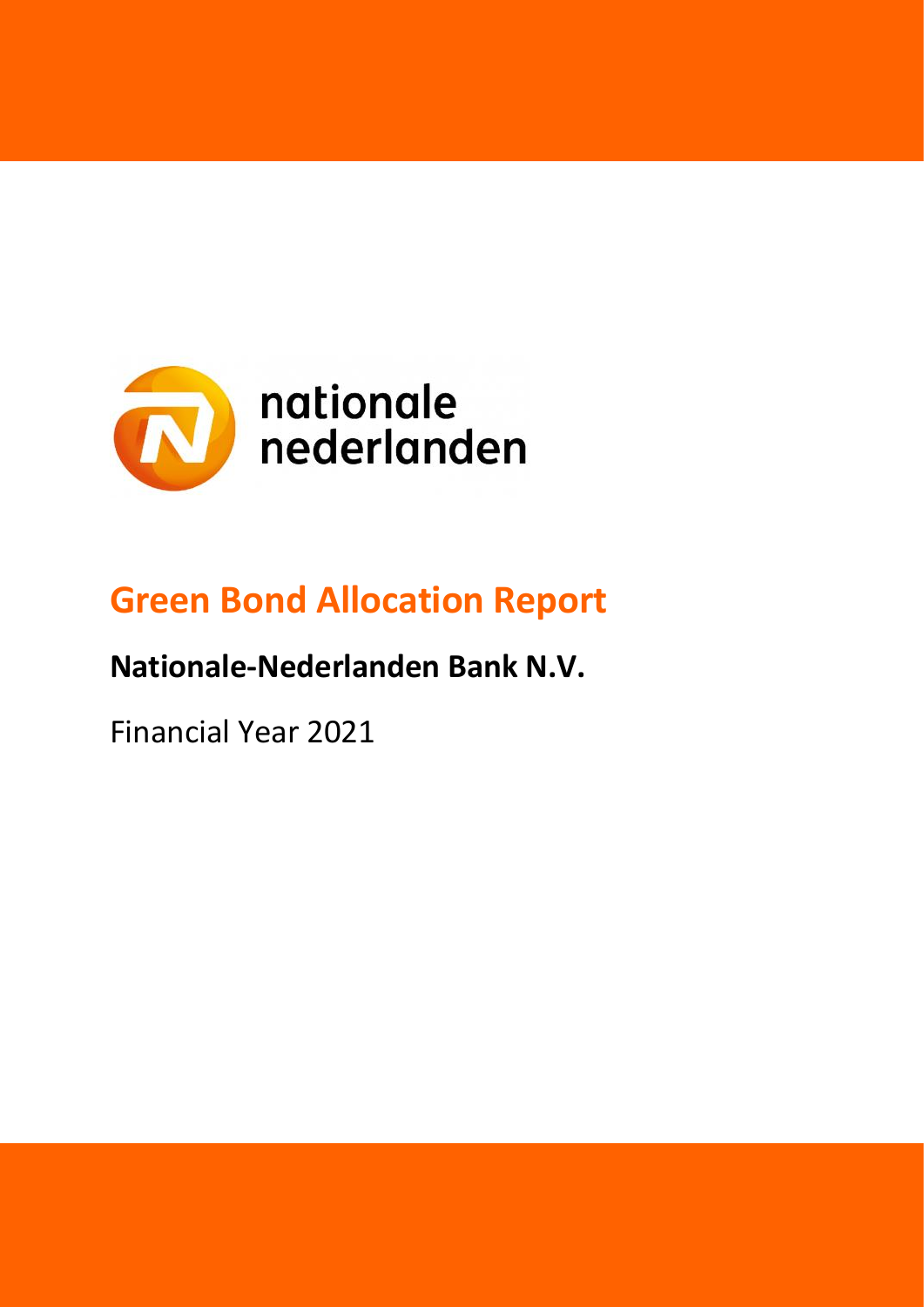### **NN Bank Green Bond Allocation Reporting**

As a mortgage provider, NN Bank wants to contribute to the reduction of greenhouse gas emission in houses NN Bank finances. We encourage our customers to reduce emissions by making their homes more sustainable. NN Bank believes that Green Bonds are an effective tool to channel financing to projects that have demonstrated clear environmental or climate benefits and contribute to the achievement of the Sustainable Development Goals.

#### 31 December 2021

| Eligible Green Loan Portfolio |                         |                      | <b>Green Funding</b>                |                  |                  |                  |
|-------------------------------|-------------------------|----------------------|-------------------------------------|------------------|------------------|------------------|
| Category                      | Number of<br>properties | Amount<br>$(EURm)^1$ | Instrument<br>$($ ISIN $)$          | Issuance<br>Date | Maturity<br>Date | Amount<br>(EURm) |
| Green Buildings <sup>2</sup>  | 13,395                  | 3,984                | XS2388449758 <sup>3</sup> Sept 2021 |                  | Sept 2028        | 500              |
| <b>Total</b>                  |                         | 3,984                | <b>Total</b>                        |                  |                  | 500              |

| Percentage of Eligible Green Loan Portfolio allocated to net proceeds of green funding (usage): | 13%   |
|-------------------------------------------------------------------------------------------------|-------|
| Percentage of net proceeds of Green Bond allocated to Eligible Green Loan Portfolio:            | 100%  |
| Alignment with EU Taxonomy Technical Screening Criteria (Climate Delegated Acts)                | 100%  |
| Eligible Green Loan Portfolio - Unallocated (EURm)                                              | 3,484 |
| New Loans in the Eligible Green Loan Portfolio since 31 Dec 2020 (EURm)                         | 571   |

<sup>1</sup> These Amounts represent the 31 December 2021 total outstanding to loans that NN Bank has identified as Eligible Green Loans in accordance with the NN Bank Green Bond Framework 2021. KPMG's Limited Assurance Report in relation to the Eligible Green Loan Portfolio and respective disclosed Amounts, is included on the following pages.

<sup>&</sup>lt;sup>2</sup> Green Buildings include residential buildings with an EPC "A" and belonging to the top 15% low-carbon residential buildings in The Netherlands, as defined in the Green Bond Framework 2021. For refurbished Dutch residential properties, NN Bank has identified Eligible Green Loans that meet the 30% improvement criteria in our Green Bond Framework. However, these loans are not included in the Eligible Green Loan Portfolio as NN Bank is not yet able to evidence the *maximum of three years* for the succession of the sustainability improvements or to isolate the investments directly facilitating those improvements to ensure EU Taxonomy alignment. Nevertheless, while we do not include these loans in the Eligible Green Loan Portfolio, they are indicative of the broader positive climate impact associated with the buildings financed through our mortgage book.

<sup>&</sup>lt;sup>3</sup> This Green Bond is aligned with the low carbon buildings criteria of the Climate Bonds Standard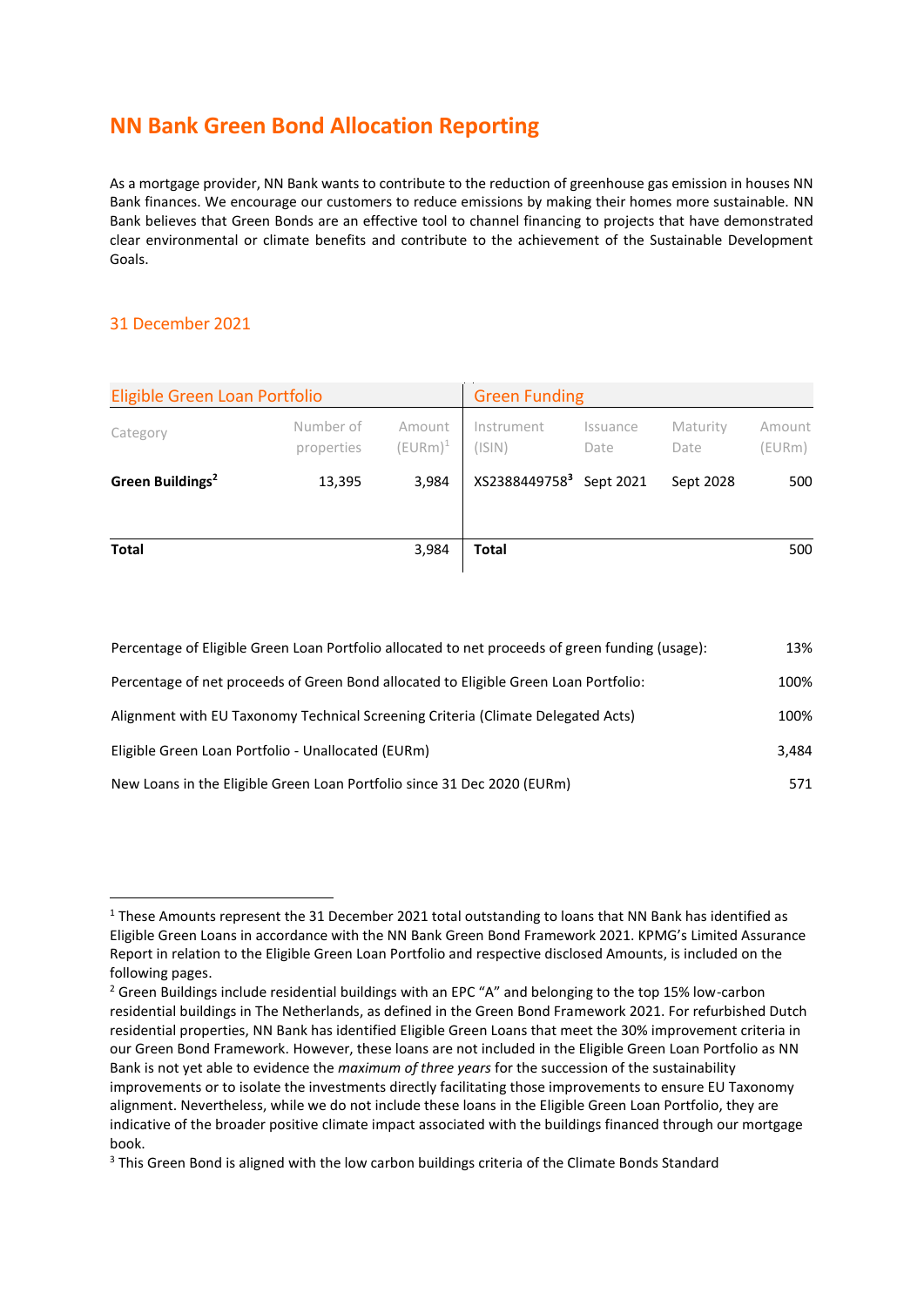

# Assurance report of the independent auditor

To: the Management Board of Nationale-Nederlanden Bank N.V. and the holders of Green Bonds issued by Nationale-Nederlanden Bank N.V.

#### *Our conclusion*

We have reviewed the Eligible Green Loan Portfolio as included in the Green Bond Allocation Report (hereafter 'the Report') dated 31 December 2021, of Nationale-Nederlanden Bank N.V. (hereafter: NN Bank) based in The Hague. A review is aimed at obtaining a limited level of assurance.

Based on the procedures performed, nothing has come to our attention that causes us to believe that the Eligible Green Loan Portfolio is not prepared, in all material respects, in accordance with the Eligibility Criteria as described in the NN Bank Green Bond Framework 2021 (hereafter 'the NN Bank Green Bond Framework').

#### *Basis for our conclusion*

We performed our review in accordance with Dutch law, including Dutch Standard 3000A 'Assurance-opdrachten anders dan opdrachten tot controle of beoordeling van historische financiële informatie (attest-opdrachten) (assurance engagements other than audits or reviews of historical financial information (attestation engagements)). This engagement is aimed to obtain limited assurance. Our responsibilities in this regard are further described in the 'Auditor's responsibilities' section of our report.

We are independent of NN Bank in accordance with the 'Verordening inzake de onafhankelijkheid van accountants bij assurance-opdrachten' (ViO, Code of Ethics for Professional Accountants, a regulation with respect to independence). Furthermore, we have complied with the 'Verordening gedrags- en beroepsregels accountants' (VGBA, Dutch Code of Ethics).

We believe the assurance evidence we have obtained is sufficient and appropriate to provide a basis for our conclusion.

#### *Applicable Criteria*

The Eligible Green Loan Portfolio needs to be read and understood together with the Eligibility Criteria. NN Bank is solely responsible for selecting and applying these Eligibility Criteria, taking into account applicable law and regulations related to reporting.

The Eligibility Criteria used for the preparation of the Eligible Green Loan Portfolio are the Eligibility Criteria as described in the NN Bank Green Bond Framework.

#### *Responsibilities of the Executive Board*

The Management Board of NN Bank is responsible for the preparation of the Report including the Eligible Green Loan Portfolio in accordance with the Eligibility Criteria as described in the NN Bank Green Bond Framework. It is important to view the Eligible Green Loan Portfolio in the context of these Eligibility Criteria.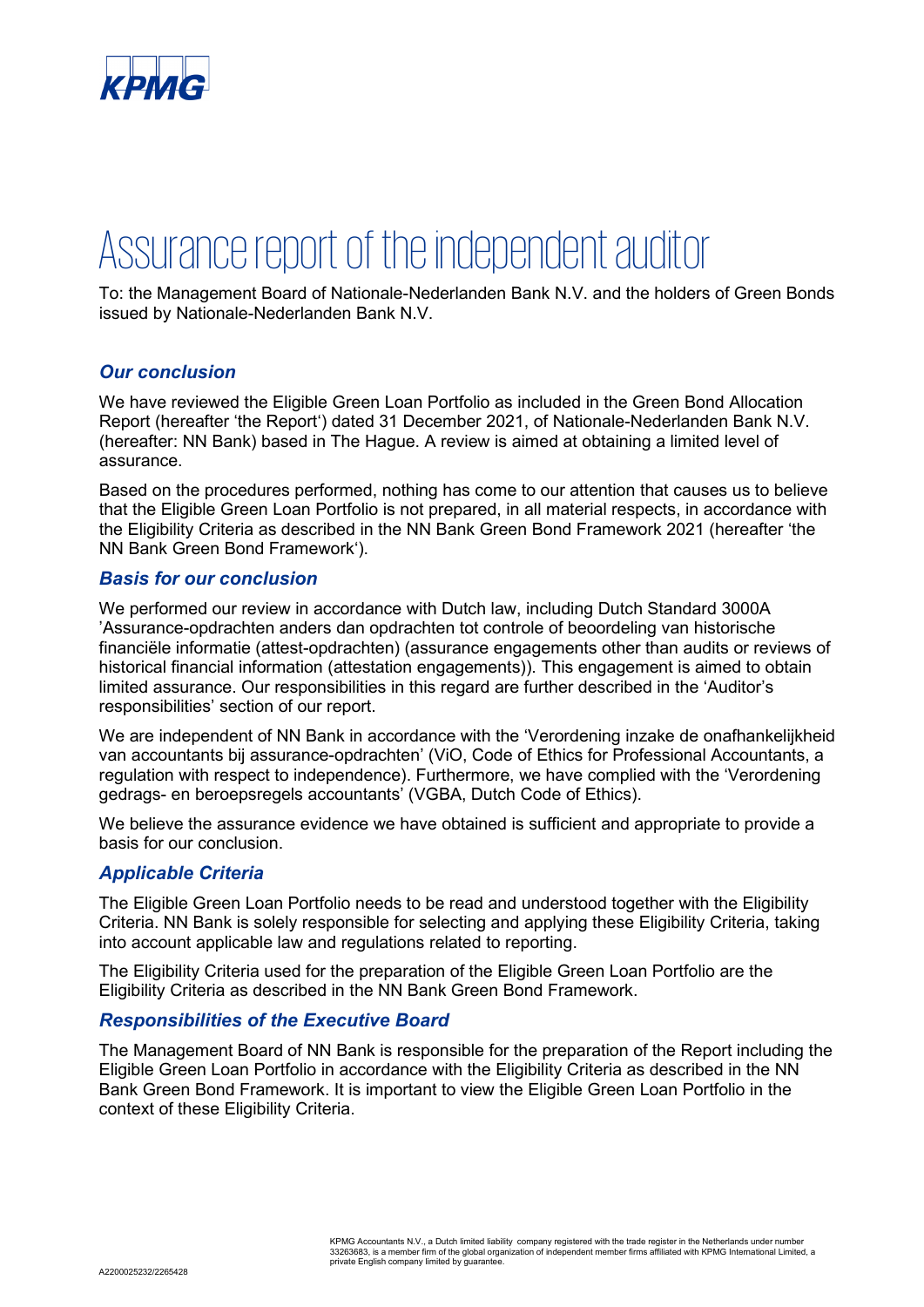

Furthermore, the Management Board is also responsible for such internal control as it determines is necessary to enable the preparation of the Report including the Eligible Green Loan Portfolio to be free from material misstatements, whether due to fraud or error.

#### *Auditor's responsibilities*

Our responsibility is to plan and perform our review in a manner that allows us to obtain sufficient and appropriate assurance evidence for our conclusion.

Procedures performed to obtain a limited level of assurance are aimed to determine the plausibility of information and vary in nature and timing, and are less in extent, compared to a reasonable assurance engagement. The level of assurance obtained in a limited assurance engagement is substantially lower than the assurance that would have been obtained had a reasonable assurance engagement been performed.

Misstatements can arise from fraud or errors and are considered material if, individually or in the aggregate, they could reasonably be expected to influence the decisions of users taken on the basis of the Report. The materiality affects the nature, timing and extent of our review procedures and the evaluation of the effect of identified misstatements on our conclusion.

We apply the 'Nadere Voorschriften Kwaliteitssystemen' (NVKS, Regulations for Quality management systems) and accordingly maintain a comprehensive system of quality control including documented policies and procedures regarding compliance with ethical requirements, professional standards and applicable legal and regulatory requirements.

We have exercised professional judgement and have maintained professional skepticism throughout the review, in accordance with the Dutch Standard 3000A, ethical requirements and independence requirements.

Our review included, among other things, the following procedures:

- Identifying areas of the Eligible Green Loan Portfolio where a material misstatement, whether due to fraud or error, is most likely to occur, designing and performing assurance procedures responsive to these areas, and obtaining assurance information that is sufficient and appropriate to provide a basis for our conclusion.
- Reviewing the second party opinion from Sustainalytics which addresses the alignment of the NN Bank Green Bond Framework with the Green Bond Principles 2018.
- Reviewing the application of the Eligibility Criteria used in the preparation of the Eligible Green Loan Portfolio in the Report.
- Considering the internal control relevant to our review in order to select assurance procedures that are appropriate in the circumstances, but not for the purpose of expressing a conclusion on the effectiveness of the company's internal control.
- Interviewing relevant staff for the Green Bond management, reporting, and providing and consolidating the Eligible Green Loan Portfolio as included in the Report.
- Evaluating internal and external documentation, based on limited sampling, to determine whether the information in the Report is plausible and in line with the Eligibility Criteria.

We have communicated with management regarding, among other matters, the planned scope and timing of the review and significant findings that we identify during our review.